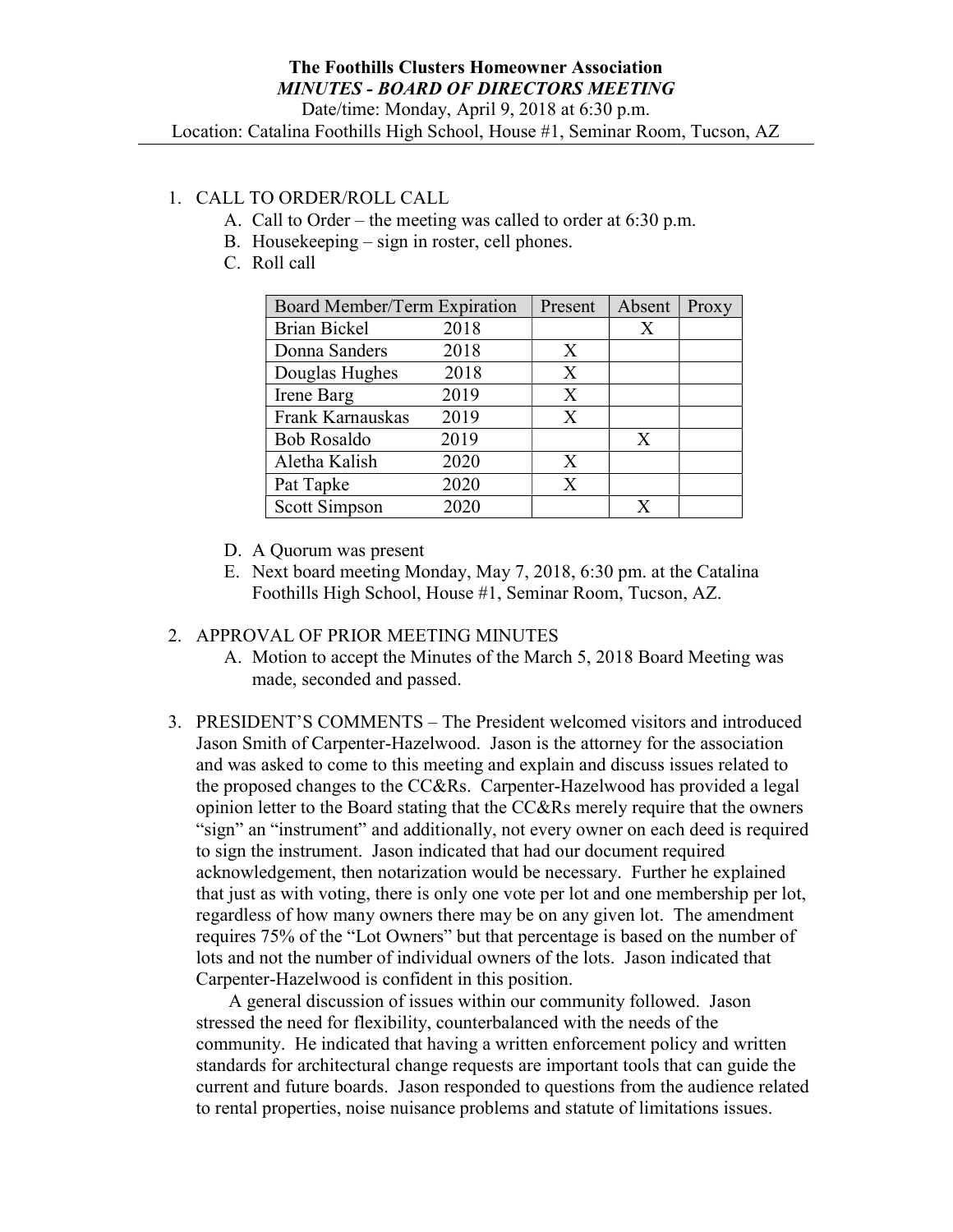#### 4. COMMITTEE REPORTS

- A. Architectural Control and CC& R Committee (Report Attached)
	- a. Architectural Control Committee one application for a house addition, deck and pool was approved.
	- b. CC&R Committee the committee continues to monitor the barking dog issue on Kingler Springs.
- B. Landscape & Roads Committee
	- a. Roads
- a. The committee emailed a proposal from The Groundskeeper to install a storm runoff channel along Quartzite Canyon Place to board members on April 6, 2018. Motion was made, seconded and passed to accept the proposal and move forward with the work. A copy of the proposal is attached.
- b. Irene introduced Austin Wesnetzer who recently moved into the subdivision and has joined the Landscape and Roads committee. Austin is a civil engineer and works as a Project Manager for the City of Tucson Roads Department. Irene and the board expressed their appreciation to Austin for volunteering and feel very fortunate to have someone with Austin's background and expertise on the committee.
- c. Irene announced that the Pima County Board of Supervisors will discuss whether to put an initiative for a half-cent sales tax to repair the roads on the ballot at their meeting on Tuesday, April 17, 2018. A map/plan of roads that would be included in the repair work should be available at this meeting.
- b. Landscape (No Report)

## C. Business Process Committee

- a. There are currently 170 signed consent forms to change the CC&Rs. Frank indicated that the committee is considering polling the balance of the members who have not signed to date.
- D. Communications Committee
	- a. Website
- a. The committee is working on a homeowner survey.
- E. Finance Committee
	- i. The Treasurer' Report including the Balance Sheet as of March 31, 2018, the Transaction List for March, 2018 and the A/R Aging Report as of March 31, 2018 are attached.
	- ii.
- F. Welcoming Committee (Report attached)
	- a. The committee distributed five welcome packets in the month of March and mailed two packets to out-of-town homeowners.
	- b.